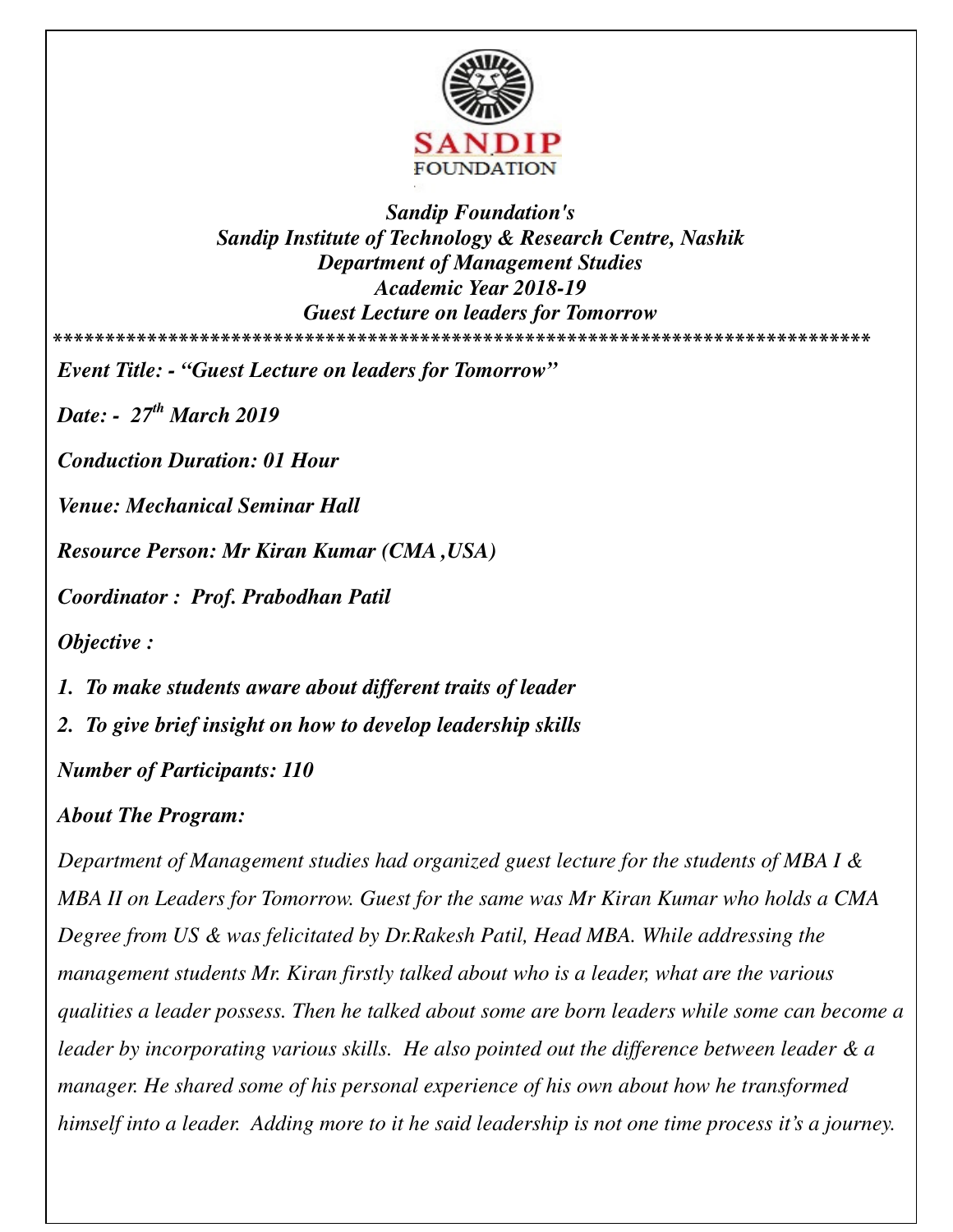*At the end he told that organization's success depends on how his leader is. It's the leader who is responsible for the success or failure of organization* 

## *Outcome:*

- *1. Students came to know about the various traits of Leadership*
- *2. Students came to know how to develop leadership skills*

## *Photograph:*